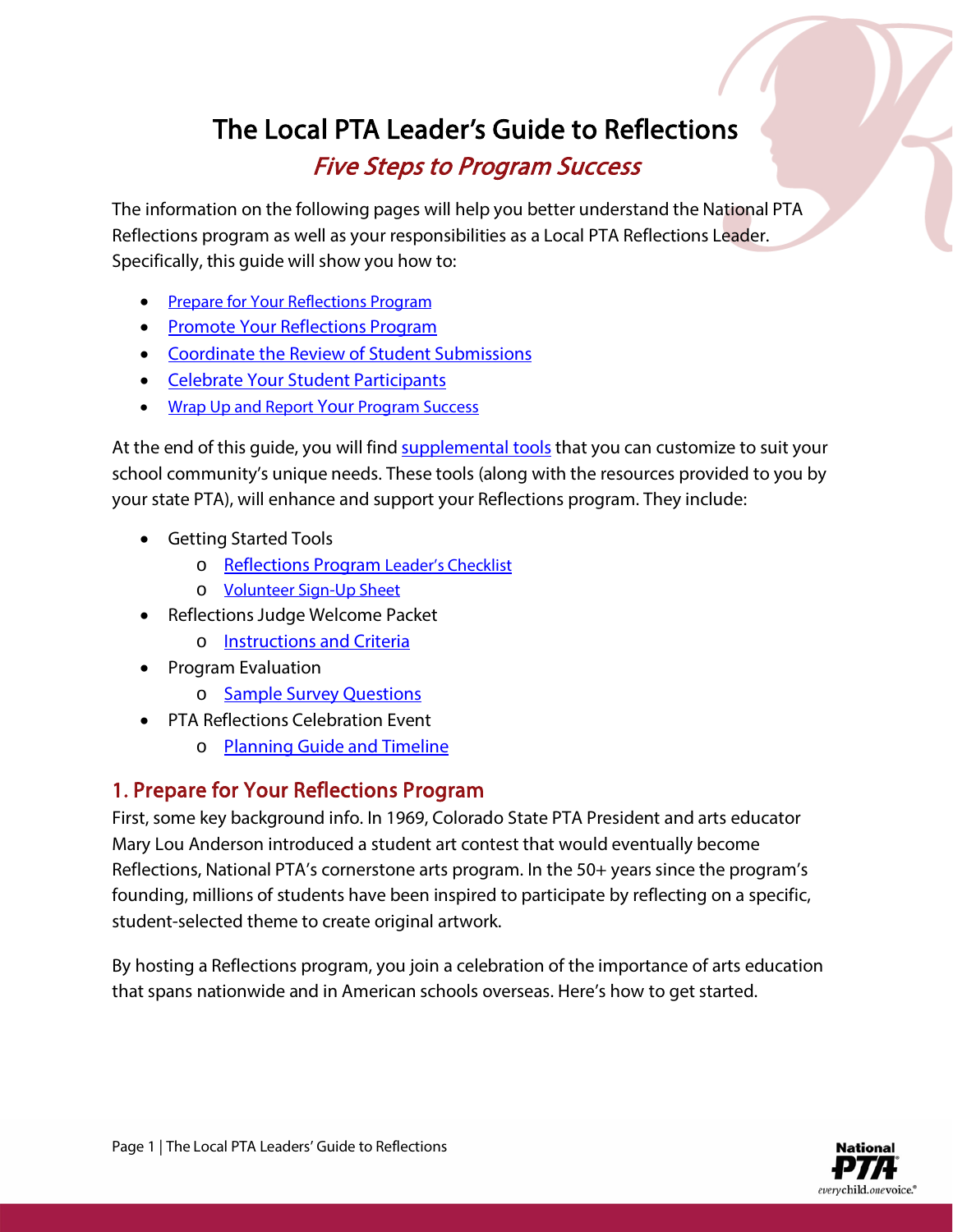#### Where to Find Training and Key Information

- Visi[t PTA.org/Reflections/](https://www.pta.org/home/programs/reflections/startyourprogram)StartYourProgram and review the Local PTA Leader E-learning Course. You'll become a Reflections expert in no time!
- Register Your Program at **PTA.org/Reflections** to let National PTA know you are participating in Reflections—we can't wait to see your student entries!
- Coordinate with your **State PTA** to access to state-specific program materials, submission deadlines and instructions! The Reflections program is largely managed by our state PTAs.
- Be sure to understand available arts categories and divisions. All student entrants must follow official guidelines and arts category submission requirements, including a signed entry form (Please note: National PTA will accept typed signatures).
	- o Offer 1 or more arts categories. The National PTA Reflections program offers recognition in [the following categories:](https://www.pta.org/home/programs/reflections) dance choreography, film production, literature, music composition, photography and visual arts. Students may enter artworks in one or more arts categories.
	- o Offer 1 or more division. Divisions include Primary (Pre-K through grade 2), Intermediate (grades 3-5), Middle School (grades 6-8), High School (grades 9-12), and Special Artist (All grades welcome—review th[e special](https://www.pta.org/home/programs/reflections)  [artist division rules](https://www.pta.org/home/programs/reflections) to learn more about opportunities and accommodations for students with disabilities).

### Building Your Volunteer and Judging Teams

Recruit a Reflections Committee. We recommend finding four to six parent and teacher volunteers—they will enrich your program by bringing a variety of ideas, talents and skills.

Volunteer support will also make your job easier and more enjoyable by ensuring that program tasks don't fall on your shoulders alone. Assigning project leaders and dividing tasks will save time and energy. Use the **volunteer sign-up sheet** to help recruit volunteers with specific skills/interests.

Recruit a Team of Arts Experts to Review Student Submissions. Inviting professionals in the arts community to participate as reviewers will increase the credibility of your program and exposure for PTA.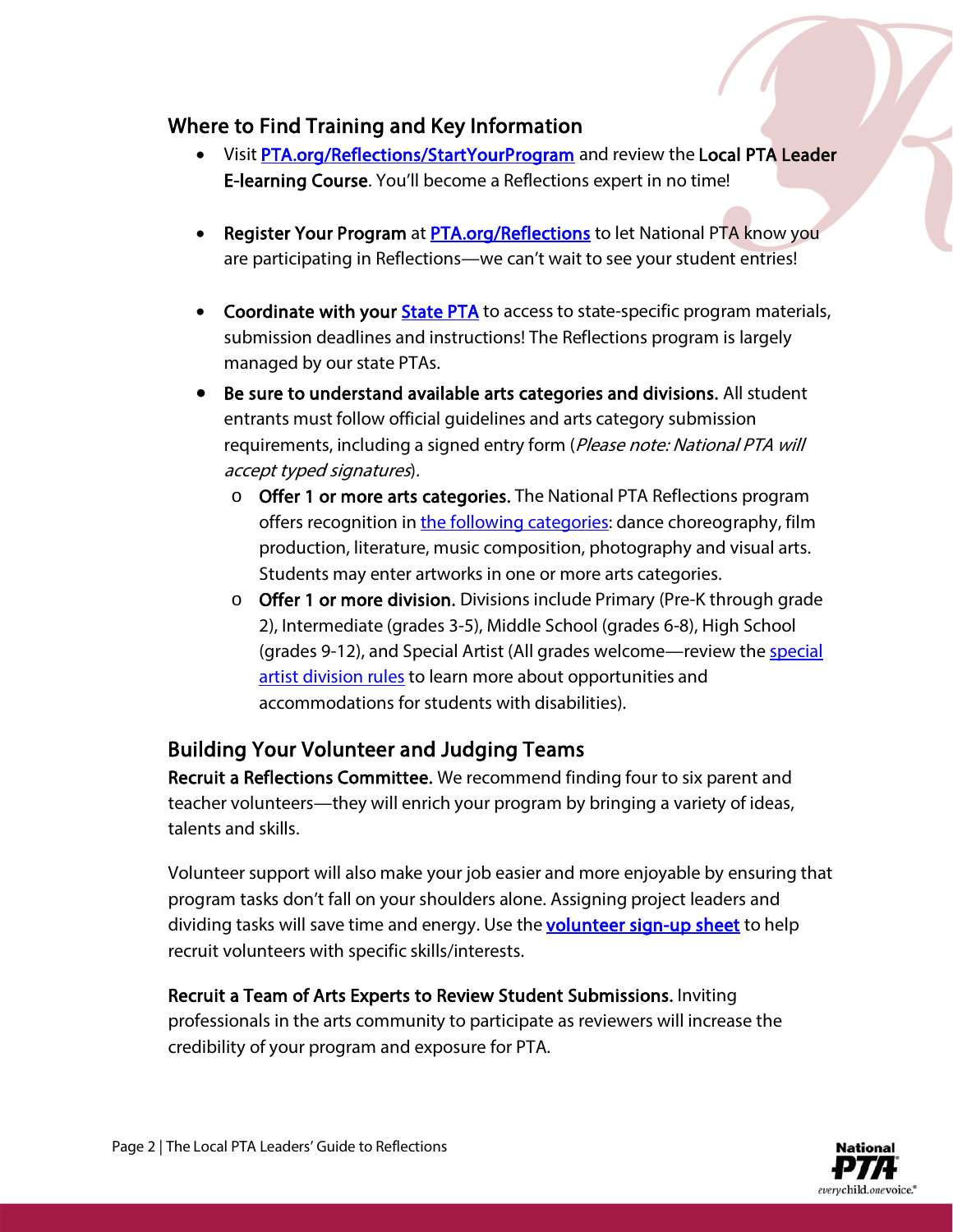Reach out to your school's art teachers to help you identify working professionals in your local arts community. You can also consider contacting local arts agencies, arts and cultural organizations, colleges, community leaders and prominent artists. Use the program flyer at [PTA.org/Reflections/](https://www.pta.org/home/programs/reflections/startyourprogram)StartYourProgram to help introduce your Reflections program to local arts professionals.

To ensure equitable judging, your team of art experts should include six or more people. All reviewers must have a working knowledge of their assigned arts area.

• Please note: It may take up to five minutes to review dance, film, music and writing submissions whereas photography and visual arts may take only two minutes

Be mindful of your reviewer's time and recruit additional judges for each category where needed.

### <span id="page-2-0"></span>2. Promote Your Program

The goal of the Reflections program is to encourage all students to participate in the arts, regardless of their previous experience. Take time to introduce the program to your families and school personnel to gain further support and interest in the program.

Visit your [State PTA'](https://www.pta.org/home/programs/reflections/reflections-state-programs)s website to download important materials you'll need to share with students and their families, including the **official guidelines** and **entry form.** Please review your state's official rules and ensure your PTA/PTSA is in "good standing" status of affiliation with your State PTA. It is the responsibility of the state and local PTA/PTSA to determine each student's eligibility in the National PTA Reflections program.

• Sample Announcement: Do you enjoy art, music and dance or have an interest in writing, producing films and taking photos? Then join us and have fun unleashing your inner artist with PTA Reflections! Pick up submission guidelines and an entry form today from <INSERT CONTACT/CONTACT INFORMATION>. For inspiration, visit the Reflections virtual art gallery and learn more about prizes and scholarships at **PTA.org/Reflections/Awards.** 

Be innovative in promoting your Reflections program and use all the communication avenues available to you. Consider the following ideas:

- Send program flyers and materials home to parents. Be sure to include everything a student would need to know to participate in the program.
- Regularly post your call for entries on school and/or PTA website and social media as well as newsletters, blogs and bulletin boards.

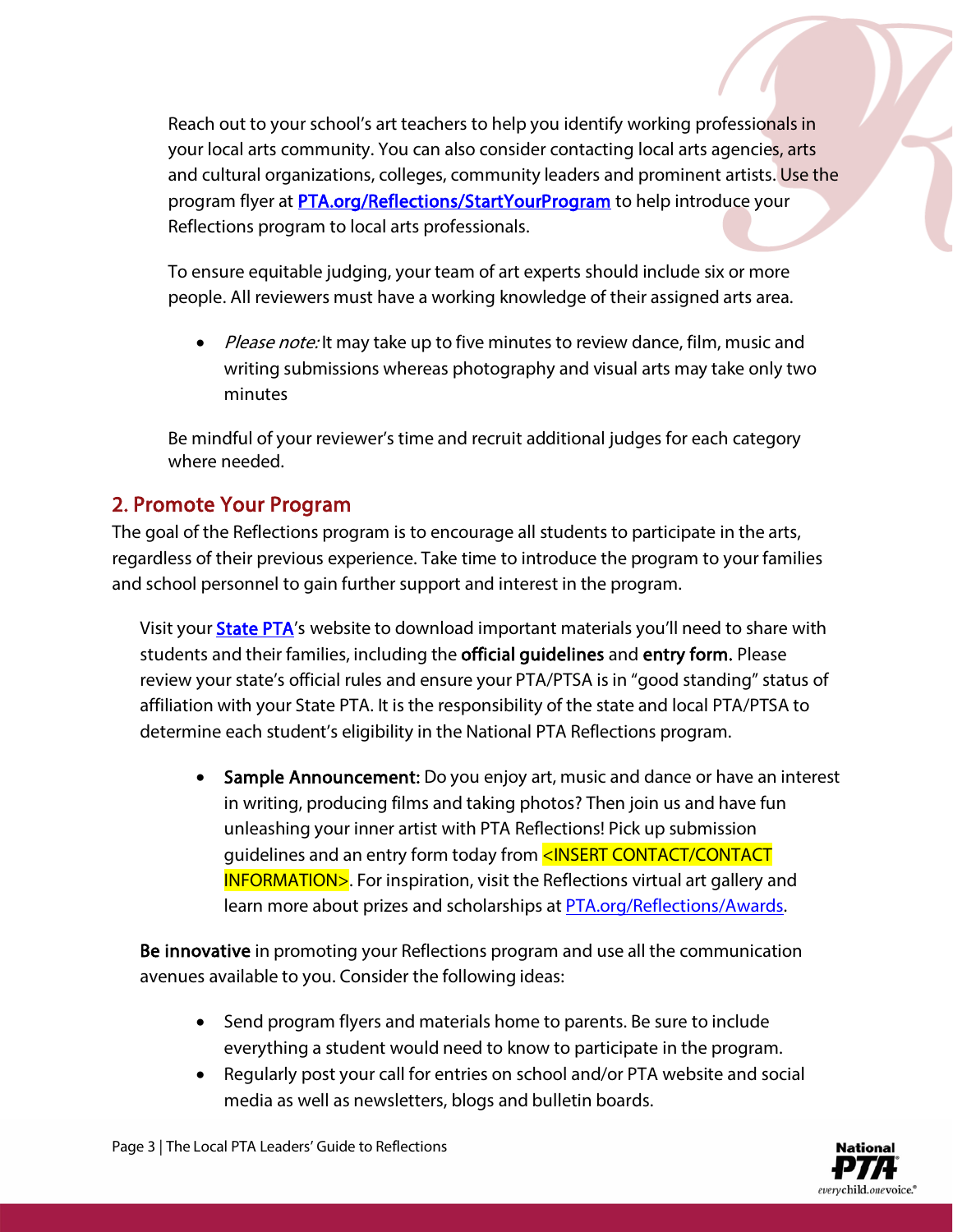- Ask student leaders or past participants to act as program advocates and encourage their peers over morning announcements. Willing students might be found in classes, programs and afterschool clubs that involve the creative, literary, media and performing arts.
- Host a PTA table or student arts showcase at schoolwide assemblies and back to school nights. Have flyers, participation guidelines and entry forms available.
- Request time at a staff meeting to present the Reflections program to teachers. Gather ideas on how they might encourage their class to participate. Ask how this year's theme might be linked to curriculum and other learning objectives.
- Use National Arts in Education Week (beginning the second Sunday of each September) or National Arts and Humanities Month (each October) to encourage participation in the program. Reserve time, space and materials for students to participate in the arts and the program.

## <span id="page-3-0"></span>3. Coordinate the Review of Student Submissions

The program theme and review criteria are what make Reflections stand out among other arts contests.

#### Reflections Artwork Review Process

Your Reflections review and judging process will involve collecting, qualifying and reviewing submissions.

- Collecting Submissions: Coordinate with your state PTA to ensure you are collecting entries and entry information by their standards and requirements.
- Qualifying Submissions: Submissions are reviewed by arts category and division. Ask your Reflections Committee to scan and flag incomplete entry forms and submissions that do not follow program guidelines and submission requirements.
- Reviewing Submissions: Reviewers should use their professional experience to consider each entry completely and assign scores based on the provided review criteria and process.

You are encouraged to set your Reflections submission deadline approximately one month before your winning submissions are due to advance to the next level (either your district/council/region PTA or your state PTA). This will allow ample time for organizing, qualifying and scoring submissions, as well as preparing winners for the next round.

### Reflections Artwork Review Criteria

National PTA provides the following criteria for reviewing Reflections submissions: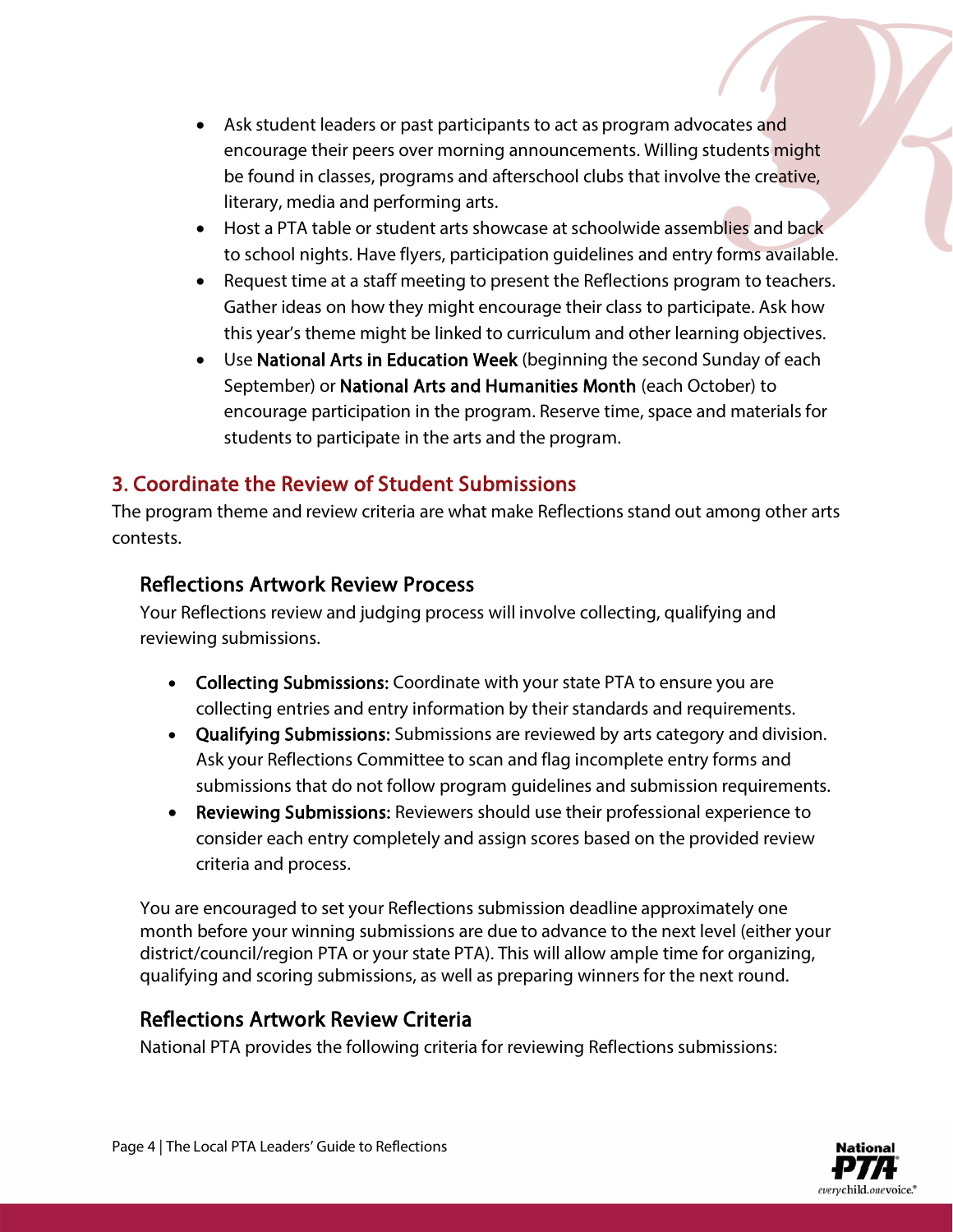- Interpretation of Theme (40 pts.) How closely the piece relates to the theme, based on the artwork itself and the artist statement.
- Creativity (30 pts.) How creative and original the piece is in its conception of the theme and its presentation.
- Technical Skill (30 pts.) The level of skill demonstrated in the basic principles/techniques of the arts area.

Notice that "interpretation of theme" is weighed more heavily than the other considerations. A well-developed concept is more important than technique. Entries should be judged primarily on how well the student uses their artistic vision to portray the theme, rather than their technical skill or creative process.

## How to Conduct "Blind Judging"

"Blind judging" is a standard practice for art competitions, where reviewers do not see student information to reduce the possibility of bias. Although you should omit the students' name and other personal information, you *should* share with your judges the complete artwork, the title and artist statement for each entry they are assigned.

The artwork title and artist statement are important to the review process and will help reviewers understand each student's inspiration for their work and how it relates to the theme.

Consider both online and in-person review session options:

- To host an online review session, assign numbers to each submission and provide reviewers with a list of submission titles and artist statements by assigned number. Share digital copies of student works using cloud-based file sharing platforms, CDs, and/or USB drives.
- To host an in-person review session, display works on tables around the room. Place the title of work and artist statement in front of the student's work. Trifold the student entry form to show only the judging information section. Instruct reviewers to rotate around the room and score each entry.

Provide reviewers with [the directions and the Review Packet](#page-10-0) found at the end of this guide to support their review process. Have judges record their points for each student work, then add together the points from each judge and rank the artwork accordingly. If two entries are tied, the entry with the higher score for interpretation of theme receives more recognition.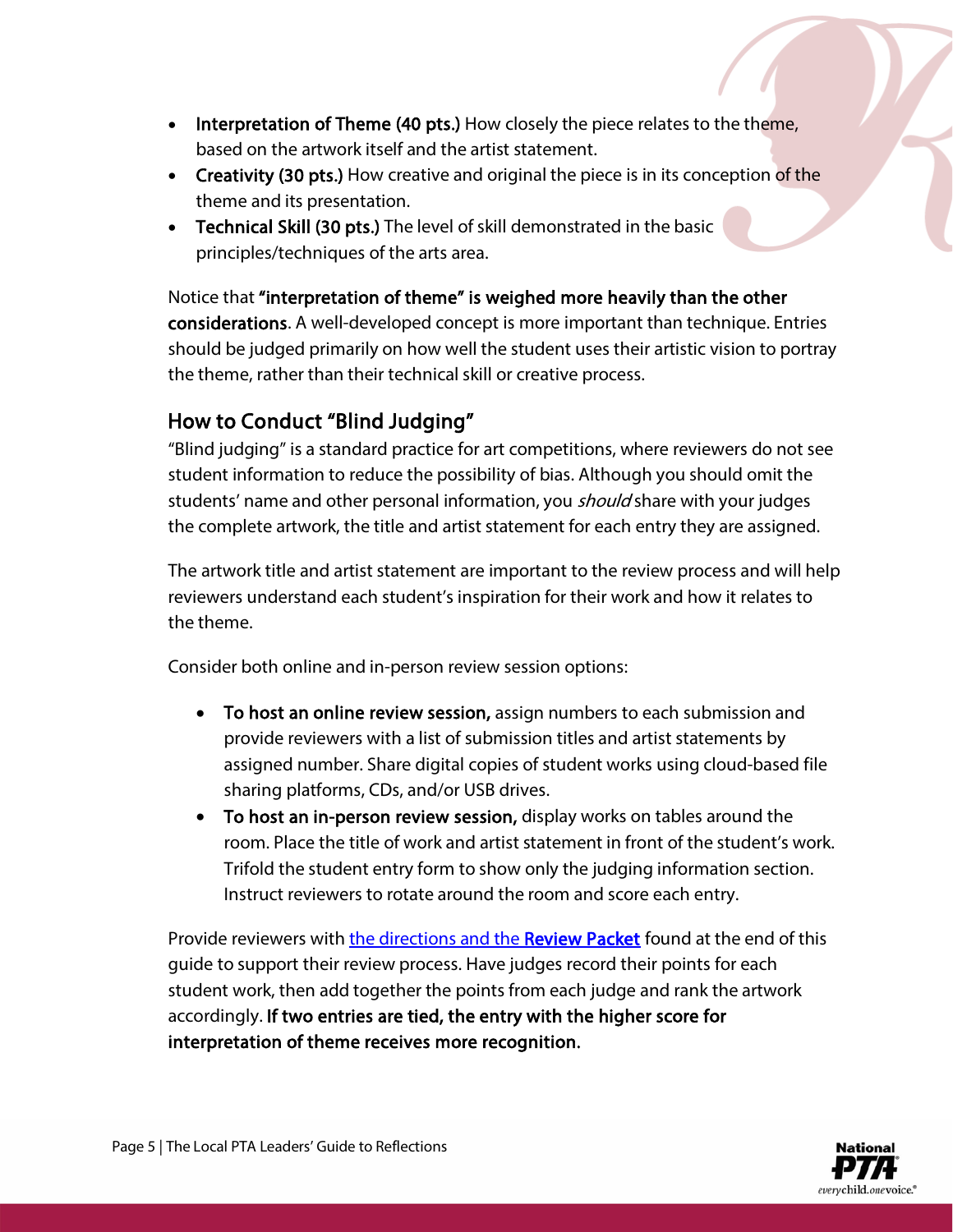### List Student Winners and Gather Awards

Now that you have your list of winners, you'll need to assign awards! Create an outline of awardees based on your rankings by student's division and arts category (e.g., Award of Excellence; Award of Merit; Honorable Mention).

Consider purchasing or creating certificates, medallions and prizes to present to students during your awards ceremony. Visit **ShopPTA.com** and click on "Reflections" to see options.

## Provide Opportunities for State and National Recognition

The PTA Reflections program is multi-level, which means your local PTA's winning student artists have the opportunity to be recognized at the district/council/region, state and National PTA levels!

You are encouraged to advance your finalists to the next available level for another round of review. For more details and instructions, please contact your **State PTA** or the program leader of the next available level. They will offer additional guidance regarding the number of awards and/or number of submissions that may advance to the next level.

### Thank Your Reflections Reviewers

It is important to show appreciation to your team of art experts for their time. You may choose to publicly recognize volunteer reviewers to inspire students and raise the credibility of your program.

However, if a question is raised about the status or score of an entry, it is the responsibility of the PTA Reflections Committee to address it. Under no conditions may a reviewer be contacted and/or respond to disputes regarding the status and score of an entry.

## <span id="page-5-0"></span>4. Celebrate Your Student Artists!

Once your review is complete, it's time to celebrate! Recognizing your students' participation and accomplishments will help your school community create memories that will last a lifetime. You will grow students' confidence by hosting opportunities for family members, school personnel and community leaders to value their artistic skills, creative vision and unique interpretation of the Reflections theme.

### Ways to Spread the Word About Your Student Artists

There are many ways to announce winners, distribute awards and showcase works for the whole school and community to enjoy.

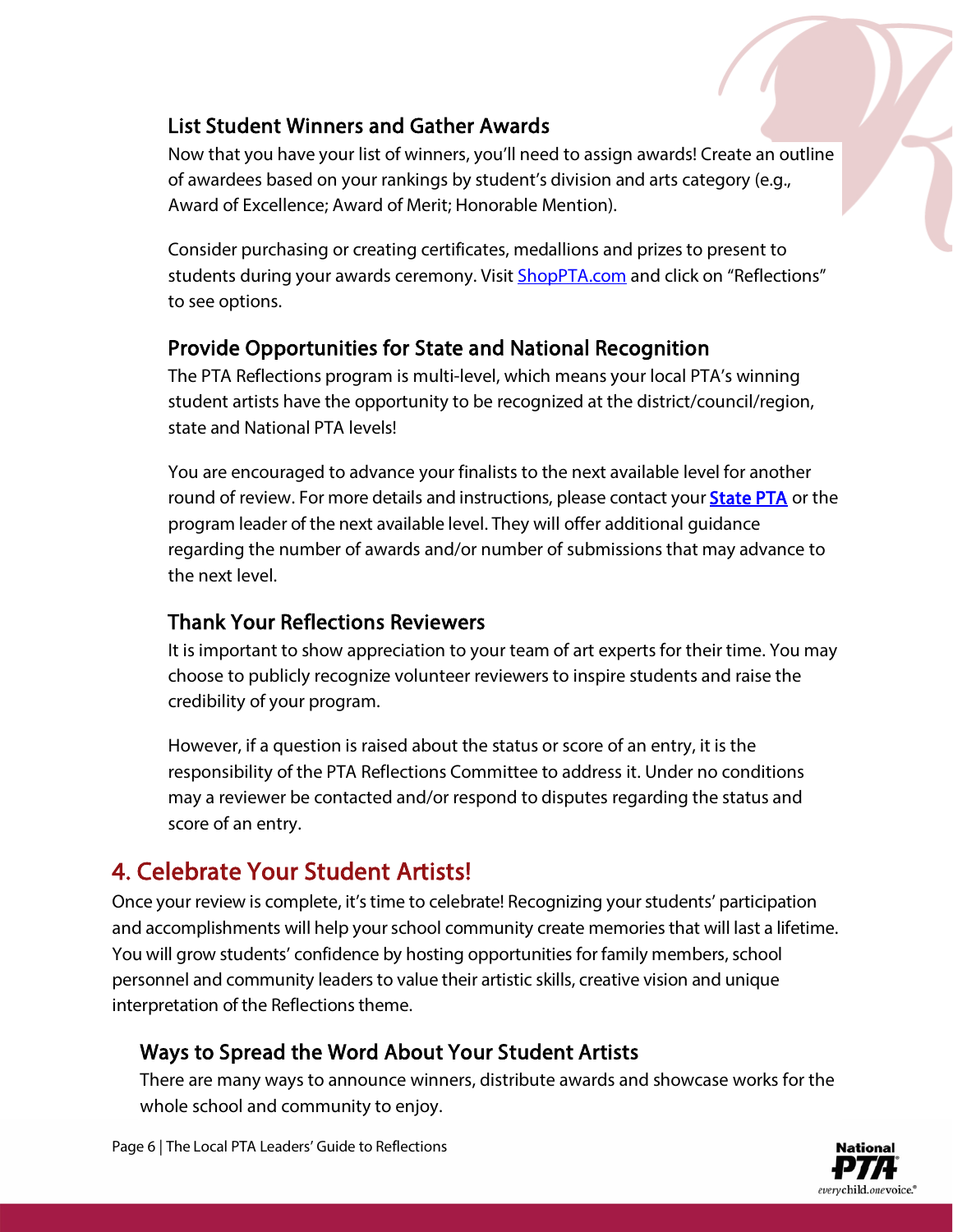- Announce winners on PTA/school website and in newsletters and social media
- Award certificates, ribbons and/or prizes donated by local businesses.
- Showcase student works at PTA and school board meetings and display student works throughout school and community venues (e.g., school lobby, local library, community arts centre).
- Invite school leaders, policy makers and community leaders to celebration events to meet families and learn more about PTA's support for arts education.

Use the [PTA Reflections Celebration Event Planning Guide](#page-14-0) at the end of this document for planning tips and visit [PTA.org/Reflections/StartYourProgram](https://www.pta.org/home/programs/reflections/startyourprogram) for other celebration tools.

#### <span id="page-6-0"></span>5. Wrap Up and Report Your Reflections Program Success

After your Reflections program concludes for the year, one of the most important tasks is to thank those who helped make it a success. Use the Thank you letter at [PTA.org/Reflections/StartYourProgram](https://www.pta.org/home/programs/reflections/startyourprogram) to thank student and parent leaders, school personnel, submission reviewers and community businesses for their support.

#### Next Steps for Student Artworks

Be sure to return non-advancing works to the student artists immediately following judging and/or exhibition and no later than the last day of the school year. Electronic submissions (video, music, pdf., and digital photos) are typically not returned. Please be sensitive to secondary students needing their artwork for college admission.

Communicate with advancing student artists regarding their artworks. If student artwork advances, it will be returned according to your state PTA's polices.

#### Plan for Next Year

Meet with your Reflections Committee and other team members to reflect on the program, gather feedback from your school community, and document successes and areas needing improvement.

Sharing this information with next year's team will provide a smooth transition from one Reflections Chair to the next. Use the **Program Evaluation** at the end of this guide to collect feedback from your community.

#### Share Your Success

Visibility of award announcements, attendance at your celebration event, and personal quotes from families and community partners will help capture your program's reach and impact as well as your PTA's ability to support student success, engage families and build community partnerships.

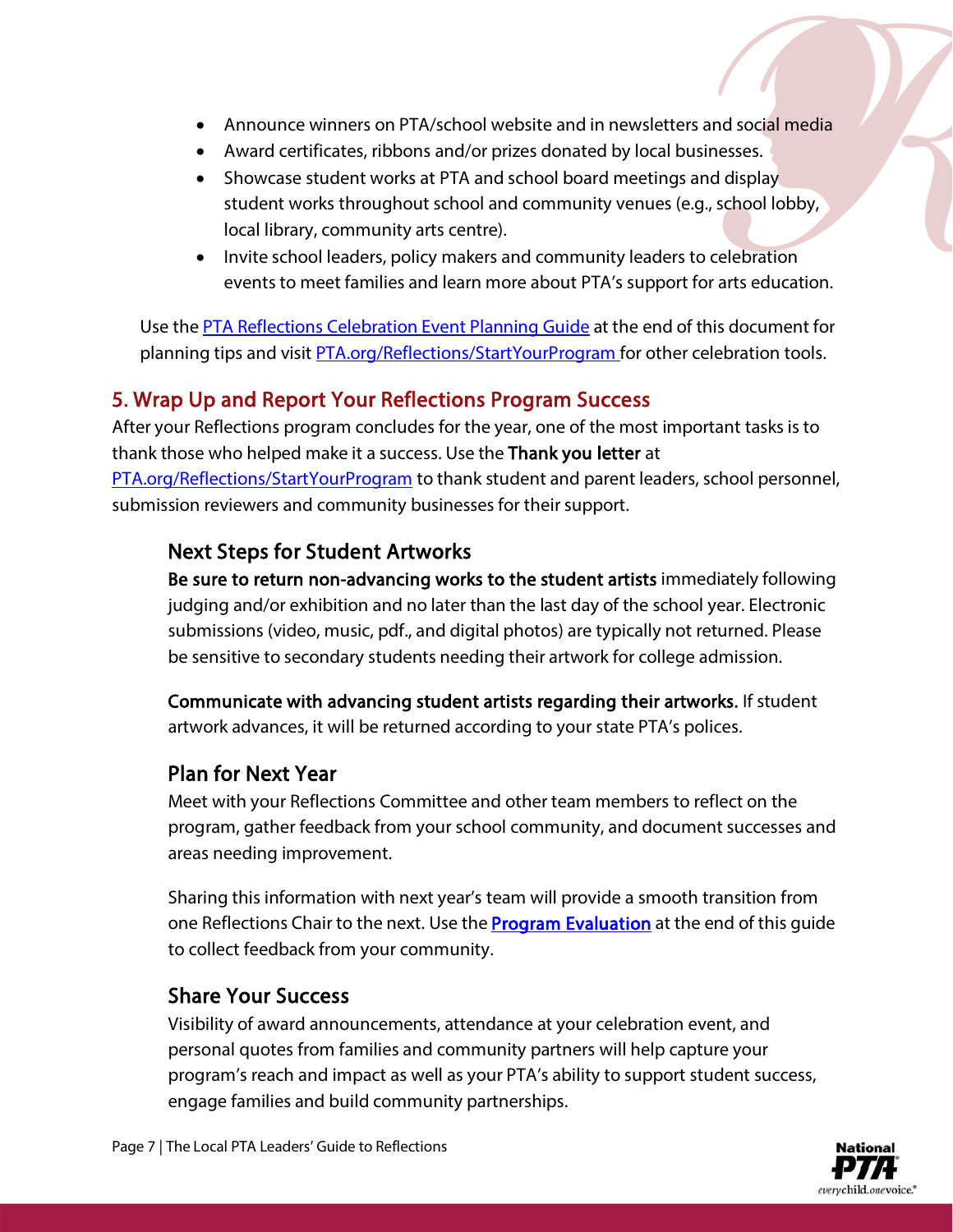Don't hide your light under a basket! After your program concludes, we encourage you to share your Reflections program's success with your state PTA and National PTA to assist Reflections leaders in improving the program for future students. We also encourage you to share your success with your PTA board and school administrators to reinforce the joy the program brings to your community.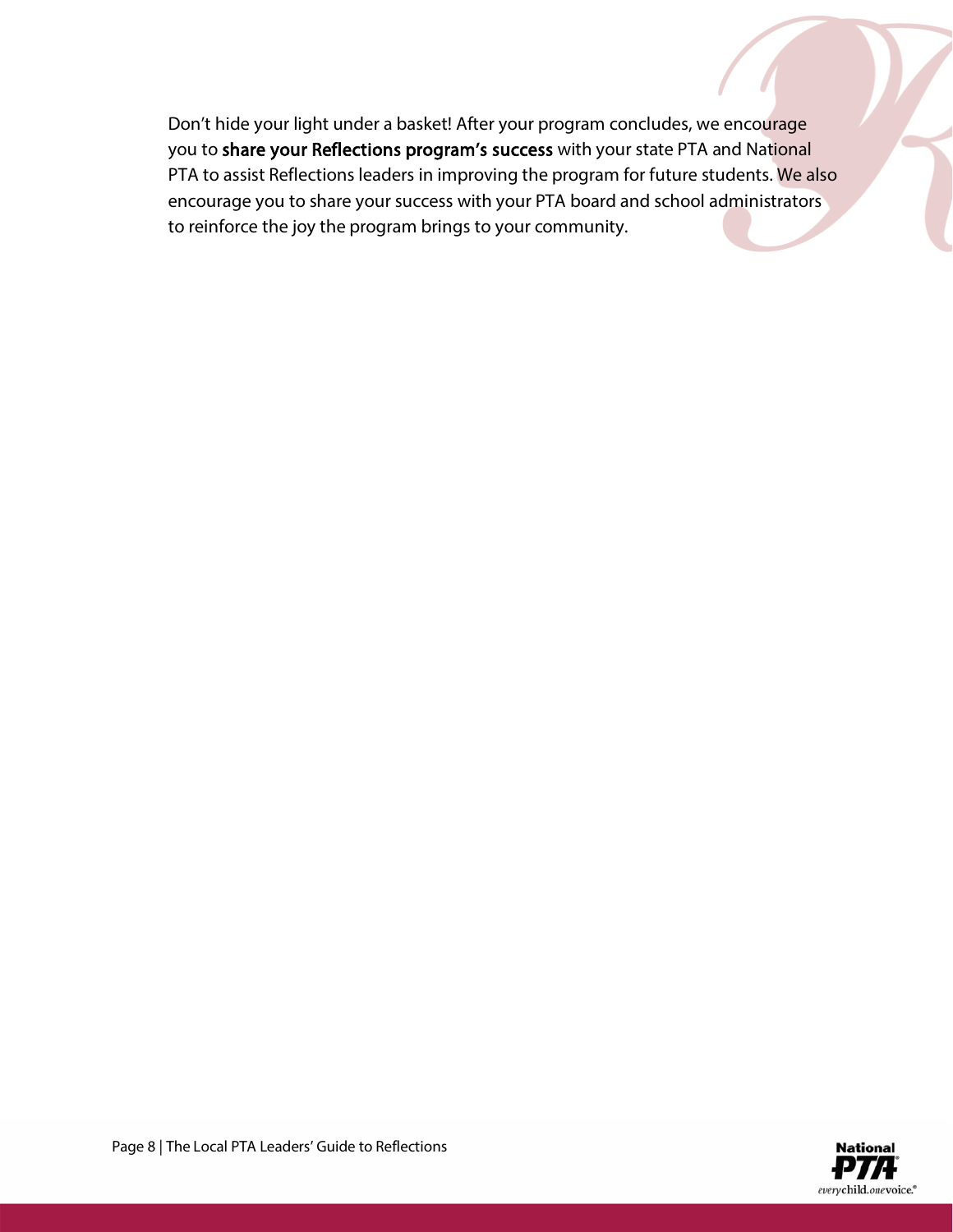## <span id="page-8-0"></span>Supplemental Tools The Local PTA Leader Reflections Program Checklist

#### <span id="page-8-1"></span>Step 1. Getting Started

- $\Box$  Register your participation in the national Reflections program at [PTA.org/Reflections.](http://www.pta.org/reflections)
- $\Box$  Visit your State PTA's [Reflections website](https://www.pta.org/home/programs/reflections/startyourprogram#guidelines) to confirm student eligibility and gather important deadlines and materials.
- $\Box$  Determine which arts categories and grade divisions your PTA will offer. New program leaders may consider getting started with one or more arts category and division.
- $\Box$  Plan and budget for your awards, prizes and recognition activities.
- $\Box$  Recruit a Committee to help you promote participation, coordinate judging and host events.
- $\Box$  Recruit experienced artists to review student works.
- $\Box$  Share your program plans with your PTA and school leaders.

#### Step 2. Promote Your Program

- $\Box$  Distribute program rules and entry forms to students and teachers.
- $\Box$  Promote your submission deadline and instructions on how to enter. Don't forget to include any available awards, scholarships and prizes!
- $\Box$  Use **#PTAReflections** to share how your school participates in Reflections during National Arts & Humanities Month this October.

#### Step 3. Review Submissions

- $\Box$  Collect and organize submissions by category and division.
- $\Box$  Qualify entries according to each arts category rules.
- $\Box$  Share judging materials and submissions with your volunteer judges.
- $\Box$  Collect scores from judges and rank submissions.
- $\Box$  Gather awards and prizes and prepare works for exhibition.

#### Step 4. Celebrate Participants

- $\Box$  Announce awardees to the whole school community.
- $\Box$  Host a Reflections Celebration Event to showcase student work and distribute certificates/awards.
- $\Box$  Offer state and national opportunities for student recognition by sending your finalists to the next judging round.

#### Step 5. Wrap Up

- $\Box$  Return non-advancing submissions to students.
- $\Box$  Recognize volunteers, community partners, and judges.
- $\square$  Evaluate your program to consider future improvements.

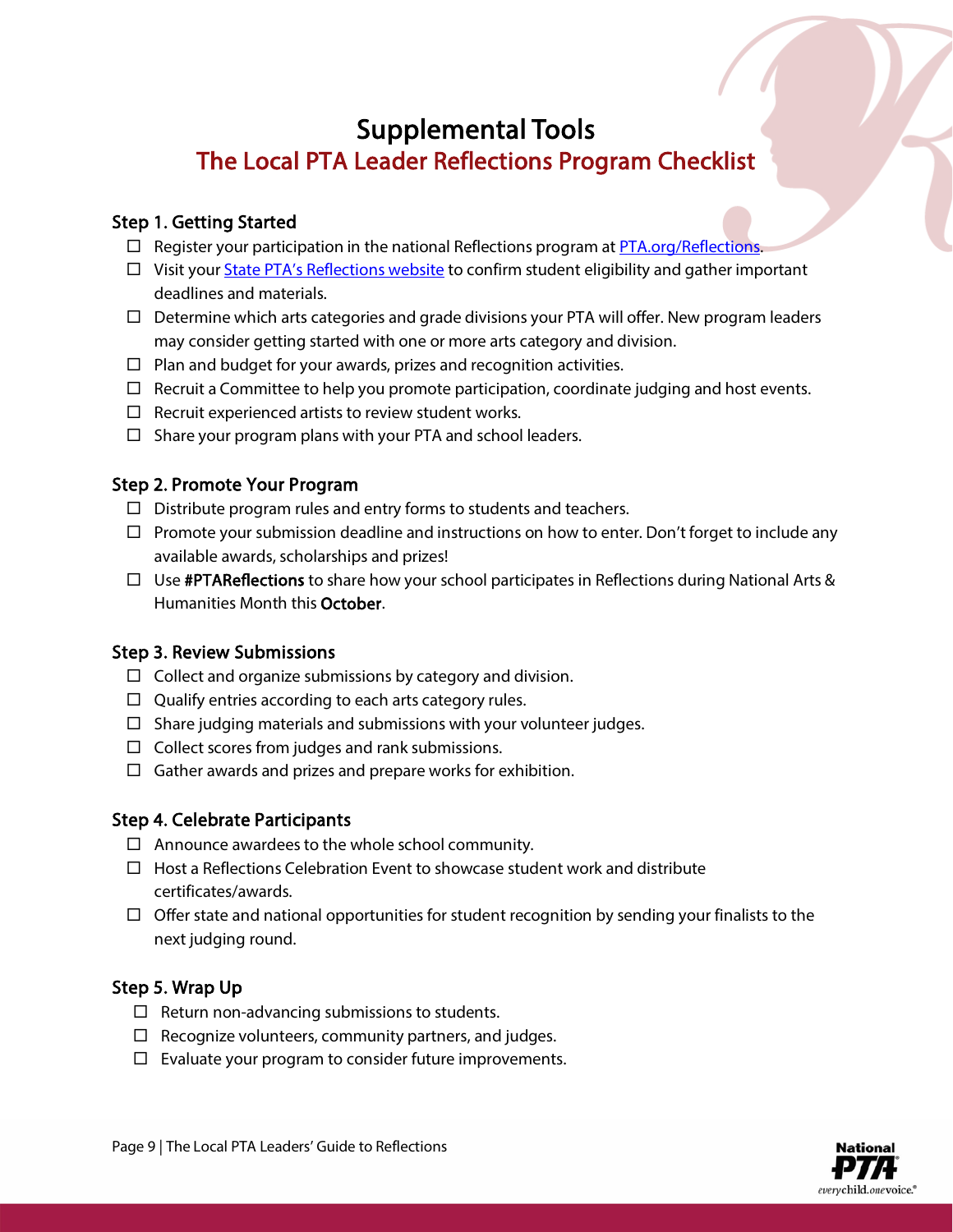## Volunteer Sign-Up Sheet

#### <span id="page-9-0"></span>Publicist

To promote Reflections to school leaders and teachers, post flyers in school and around the community, share celebration event invitations with participating families, share announcements with local media outlets.

| <b>NAME</b> | FMAII | <b>DUALE</b> |
|-------------|-------|--------------|
| <b>NAME</b> | EMAII |              |

### Judging Coordinator

To recruit volunteer judges, organize artwork for judging, support judges and calculate their scores.

| <b>NAME</b> | <b>FMA''</b> | <b>DUALIT</b> |
|-------------|--------------|---------------|
| <b>NAME</b> | ⊑MAı<br>--   |               |

#### Computer Wiz

To organize student entry information for award announcements, printed programs, certificates/awards and provide a list of students advancing to the next round of judging.

| <b>NAME</b> | <b>FMAI'</b> | <b>DLIONIE</b> |
|-------------|--------------|----------------|
| <b>NAME</b> | FMAII        | <b>PHONE</b>   |

## Celebration Coordinator

To exhibit artwork, prepare student awards and lead on site event activities (program, refreshments, decorations, etc.)

| <b>NAME</b> | <b>EMA</b> | P11Q11F<br>. . |
|-------------|------------|----------------|
|             |            |                |
| <b>NAME</b> | FMA.       |                |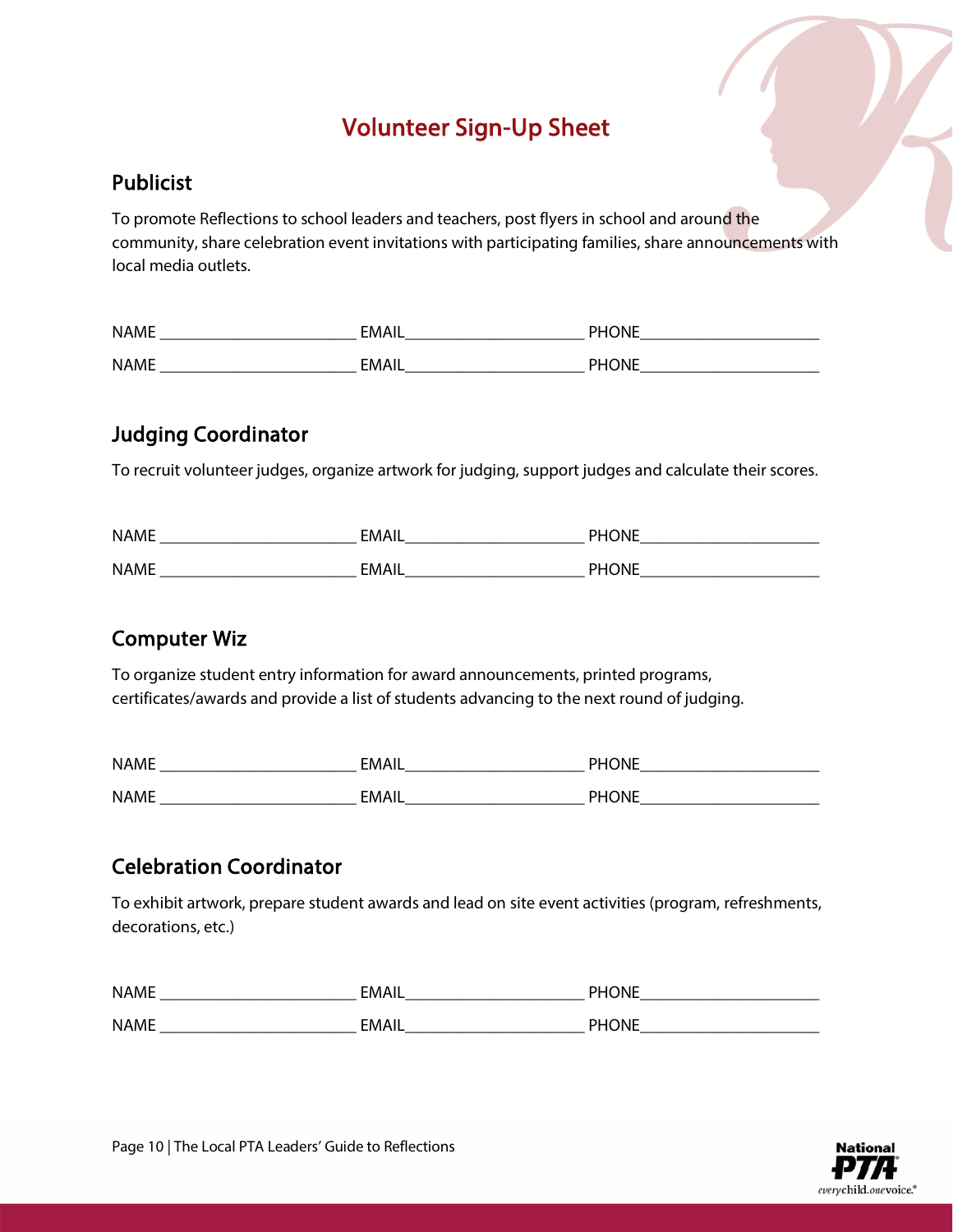## Reflections Program Judge Review Packet and Criteria

#### <span id="page-10-0"></span>Welcome Reflections Judge!

Thank you for supporting the artistic and cultural exploration of our students by serving as a volunteer reviewer for the PTA Reflections program! Your artistic expertise and enthusiasm contribute to the vibrancy and creativity of our school community. Before you begin, please familiarize yourself with the following criteria, theme and scoring materials.

#### Criteria

All PTA Reflections program entries are judged on three criteria:

- Interpretation of Theme (40 pts.) How closely the piece relates to the theme, based on the artwork itself and the artist statement.
- Creativity (30 pts.) How creative and original the piece is in its conception of the theme and its presentation.
- Technical Skill (30 pts.) The level of skill demonstrated in the basic principles/techniques of the arts area.

Notice how heavily "Interpretation of Theme" is weighted? This is what makes the National PTA Reflections Arts Program unique. A well-developed concept is more important than technique. If two entries are tied, the entry with the higher score for interpretation of theme receives more recognition. Use the provided rubric within this packet to keep your scores consistent.

#### **Materials**

The following entry information will be provided to you during your review.

- Title of Artwork and student's Artist Statement: These may provide insight on the student's artistic style/genre and the materials the student used. Look for personal meaning and reflection on the theme to help you decide the student's Interpretation of Theme score.
- Grade Division: The student's division may provide insight on student's range of technical skill, ability and competencies displayed in their submission.
- Additional Artwork Details: If noted, artwork details will offer information related to cited material, submission size/length, etc.

Please record points for each entry on the provided score card. To flag questionable entries, contact your PTA Reflections Chair.

After scoring your assigned entries, please turn in your scores to the PTA Reflections Chair.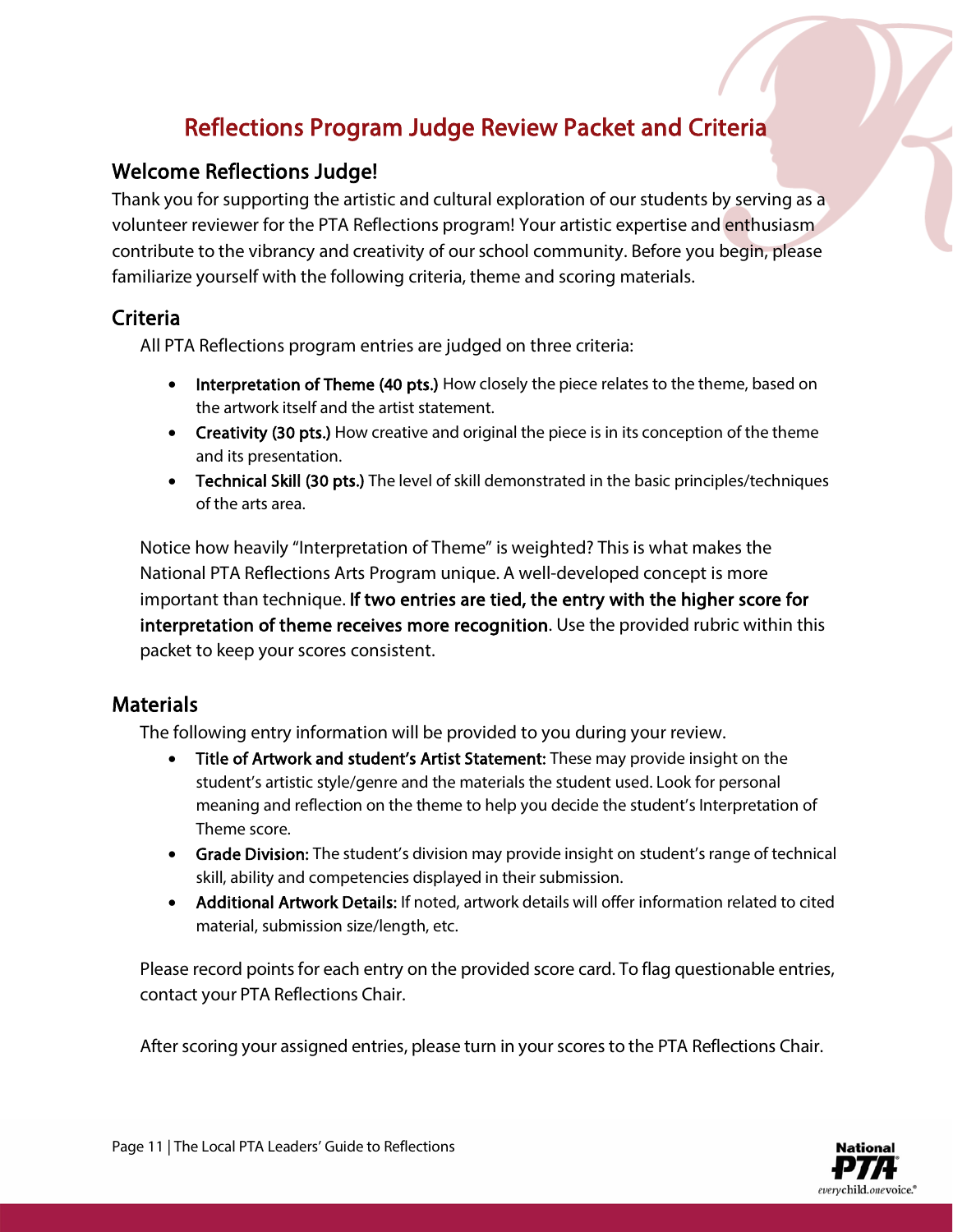## Reflections Reviewer Criteria

| Criteria /<br>Level                                                                                              | <b>Beginning</b>                                                                                    | Developing                                                                                                                           | Proficient                                                                               | Accomplished                                                                                                                                              | <b>Advanced</b>                                                                                                                                                   |
|------------------------------------------------------------------------------------------------------------------|-----------------------------------------------------------------------------------------------------|--------------------------------------------------------------------------------------------------------------------------------------|------------------------------------------------------------------------------------------|-----------------------------------------------------------------------------------------------------------------------------------------------------------|-------------------------------------------------------------------------------------------------------------------------------------------------------------------|
| Interpretation                                                                                                   | $1-8$ pts.                                                                                          | 9-16 pts.                                                                                                                            | 17-24 pts.                                                                               | 25-32 pts.                                                                                                                                                | 33-40 pts.                                                                                                                                                        |
| How closely the<br>piece relates to<br>the theme,<br>based on the<br>Work itself and<br>the artist<br>statement. | The<br>interpretation<br>lacks clarity<br>and does not<br>communicate<br>the student's<br>concept.  | The<br>interpretation<br>lacks clarity<br>and does not<br>fully<br>communicate<br>the student's<br>concept<br>based on the<br>theme. | The<br>interpretation<br>communicates<br>the student's<br>concept based<br>on the theme. | The<br>interpretation<br>clearly<br>communicates<br>the student's<br>concept based<br>on the theme<br>but lacks<br>meaning,<br>purpose, and<br>integrity. | The<br>interpretatio<br>n clearly<br>communicat<br>es the<br>student's<br>whole<br>concept<br>based on the<br>theme with<br>meaning,<br>purpose and<br>integrity. |
| Creativity                                                                                                       | $1-6$ pts.                                                                                          | 7-12 pts.                                                                                                                            | 13-18 pts.                                                                               | 19-24 pts.                                                                                                                                                | 25-30 pts.                                                                                                                                                        |
| How creative<br>and original the<br>piece is in its<br>conception of<br>the theme and<br>its presentation.       | Work is<br>somewhat<br>original and<br>reflects the<br>theme using<br>very<br>conventional<br>ways. | Work is<br>somewhat<br>original and<br>reflects the<br>theme using<br>conventional<br>ways.                                          | Work is<br>original and<br>reflects the<br>theme using<br>conventional<br>ways.          | Work is<br>primarily<br>original and<br>reflects the<br>theme using<br>imaginative<br>ways.                                                               | Work is<br>highly<br>original and<br>reflects the<br>theme using<br>$un-$<br>conventional<br>, interesting,<br>imaginative<br>and new<br>ways.                    |
| <b>Technique</b>                                                                                                 | $1-6$ pts.                                                                                          | 7-12 pts.                                                                                                                            | 13-18 pts.                                                                               | 19-24 pts.                                                                                                                                                | 25-30 pts.                                                                                                                                                        |
| The level of skill<br>demonstrated<br>in the basic<br>principles/<br>techniques of<br>the arts area.             | Work<br>demonstrates<br>very limited<br>skill of the arts<br>area.                                  | Work<br>demonstrates<br>limited skill of<br>the arts area.                                                                           | Work<br>demonstrates<br>capable skill of<br>the arts area.                               | Work<br>demonstrates<br>expertise of skill<br>of the arts area.                                                                                           | Work<br>demonstrate<br>s mastery of<br>skill and<br>knowledge<br>of the arts<br>area.                                                                             |

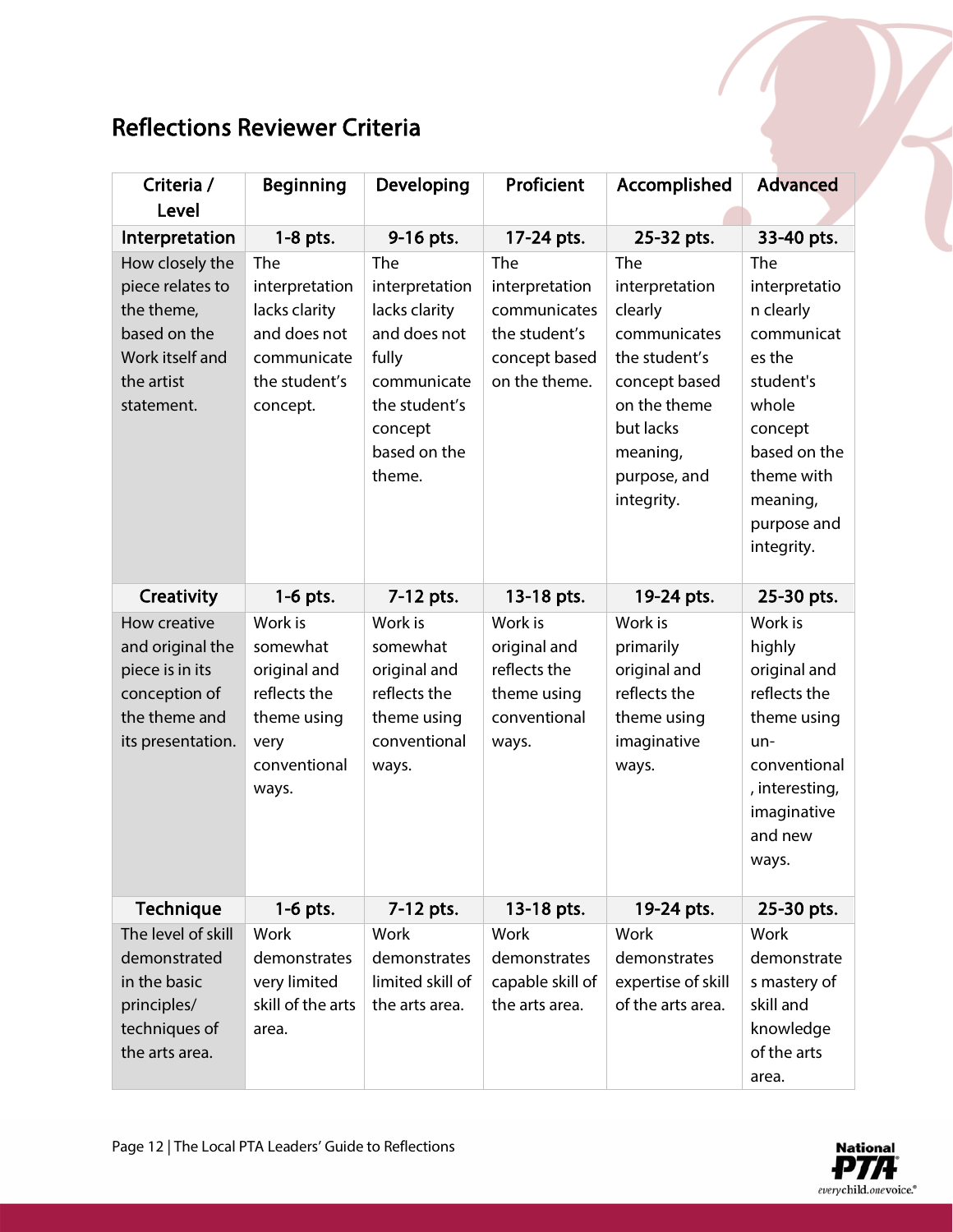## Reflections Reviewer Score Card

| Entry            | Interpretation     | Creativity         | Technique          | Total |       |
|------------------|--------------------|--------------------|--------------------|-------|-------|
| $\pmb{\#}$       | $(40 \text{ pts})$ | $(30 \text{ pts})$ | $(30 \text{ pts})$ | Score | Notes |
| $\mathbf{1}$     |                    |                    |                    |       |       |
| $\overline{2}$   |                    |                    |                    |       |       |
| $\mathbf{3}$     |                    |                    |                    |       |       |
| $\overline{4}$   |                    |                    |                    |       |       |
| 5                |                    |                    |                    |       |       |
| $\boldsymbol{6}$ |                    |                    |                    |       |       |
| $\overline{7}$   |                    |                    |                    |       |       |
| $\bf 8$          |                    |                    |                    |       |       |
| $\mathsf 9$      |                    |                    |                    |       |       |
| $10$             |                    |                    |                    |       |       |
| $11$             |                    |                    |                    |       |       |
| 12               |                    |                    |                    |       |       |
| 13               |                    |                    |                    |       |       |
| 14               |                    |                    |                    |       |       |
| 15               |                    |                    |                    |       |       |
| $16\,$           |                    |                    |                    |       |       |
| $17\,$           |                    |                    |                    |       |       |
| $18\,$           |                    |                    |                    |       |       |
| 19               |                    |                    |                    |       |       |
| $20\,$           |                    |                    |                    |       |       |
| $21$             |                    |                    |                    |       |       |
| 22               |                    |                    |                    |       |       |
| 23               |                    |                    |                    |       |       |
| 24               |                    |                    |                    |       |       |
| $\overline{25}$  |                    |                    |                    |       |       |

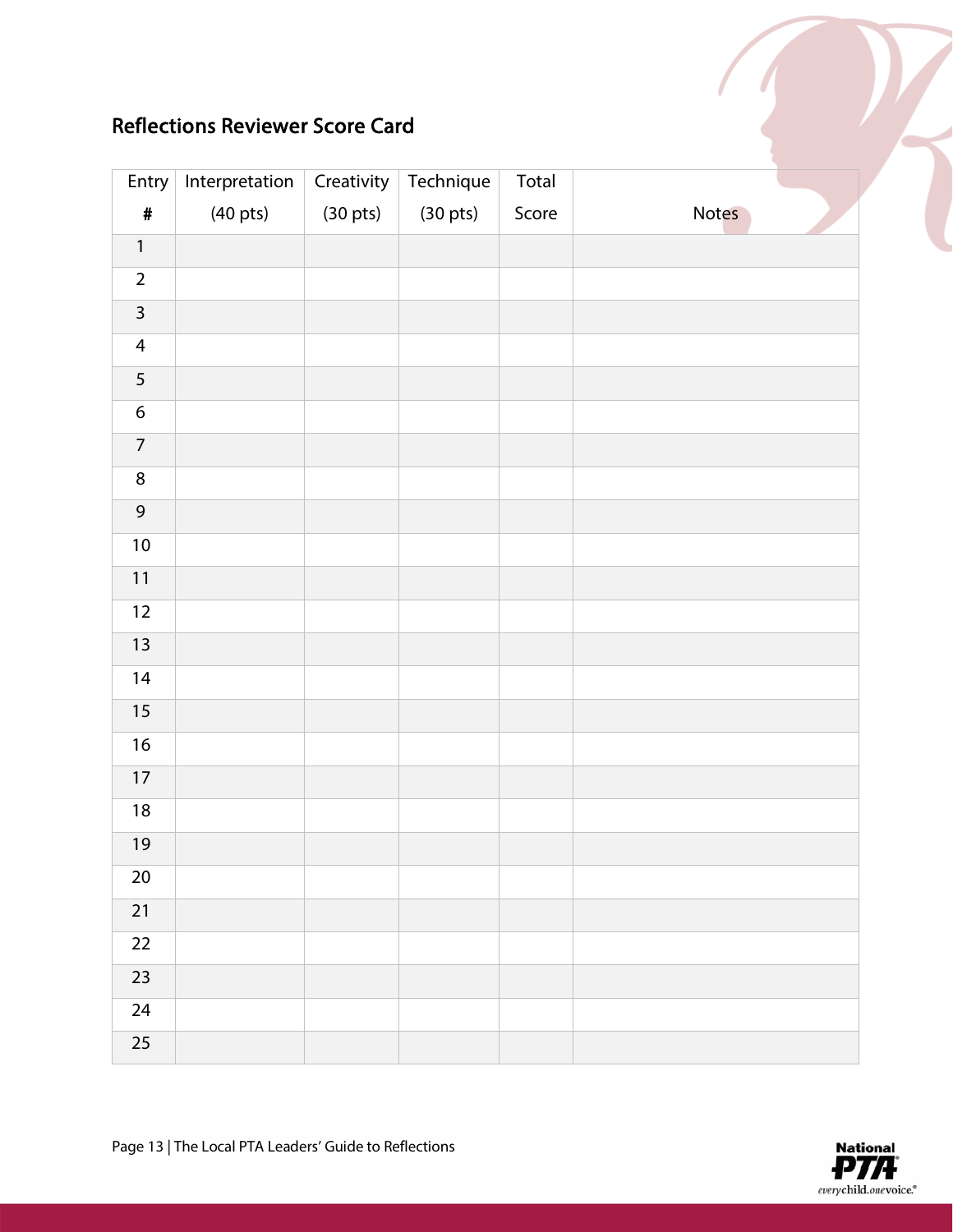## Reflections Program Evaluation

<span id="page-13-0"></span>As a part of your program wrap-up, be sure to include program evaluation. Begin with a survey to your school community (i.e., parents, students, teachers) about their experience with the Reflections program. Use the survey responses you gather to start a conversation with your Reflections Committee and/or school leaders about how to improve for next year!

#### Sample School Community Survey Questions

- 1. First and Last Name
- 2. Please check which best describes you:
	- a. Student
	- b. Parent/Guardian
	- c. Teacher
	- d. Other:
- 3. How did you hear about the Reflections program?
	- a. Note/Information from teacher
	- b. PTA newsletters
	- c. School social media
	- d. PTA social media
	- e. Posters
	- f. Other:
- 4. Overall, how satisfied are you with our PTA/School's Reflections program?
- 5. Overall, do you feel like you understood how to participate and/or be involved in the Reflections program?
- 6. Do you have any suggestions/comments that will help us make our PTA/School's Reflections program better?

### Sample General Feedback Discussion Questions

- 1. What worked?
- 2. What didn't?
- 3. Would you revise program promotion in the future? If yes, why and how?
- 4. Would you revise your program timeline? If yes, why and how?
- 5. Would you revise judge training and/or the review process? If yes, why and how?

### Sample Feedback Discussion Topics

- 1. How can we better track and archive important information (contact lists/tips/student participation, etc) from year to year?
- 2. What community partners (e.g., donors/judges/student council/news stations, etc.) did we work with this year? What other partners can we consider next year?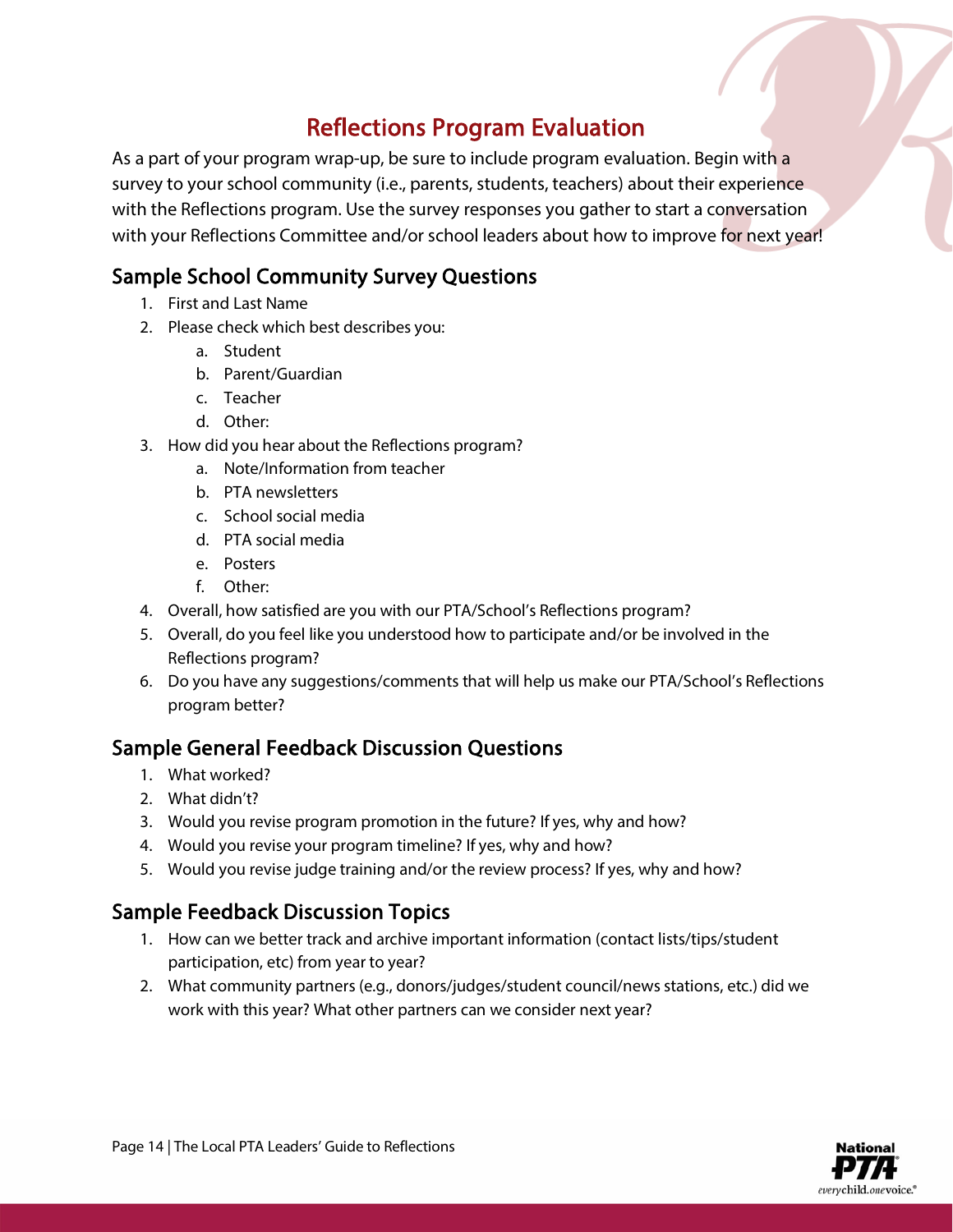## PTA Reflections Celebration Event Planning Guide

<span id="page-14-0"></span>Hosting a PTA Reflections Celebration is a powerful way to encourage students to explore and be involved in the arts. This event is a great tool for school leaders and families to showcase the importance of arts education and offer positive reinforcement for participation in the National PTA Reflections program.

At a Reflections Celebration event, parents and community leaders are welcomed into the school to discover the rich cultures and artistic skills presented by your student artists. Generally, the event features an art exhibit with live student performances as well as an awards ceremony. During the PTA Reflections Celebration, families will:

- Recognize their child's participation and achievement in the arts.
- Discover new opportunities to stay involved in their child's learning through the arts.
- Understand how arts programs provide necessary educational benefits and share their positive experiences with school and community leaders.

#### Why is Student Recognition Important?

Celebrating student achievement provides an opportunity for schools and families to connect with each other and to their community.

When PTAs and schools celebrate the arts together, all families feel welcomed into the school community and are encouraged to take an active role in their child's learning. And the benefits go beyond the arts—research shows positive recognition and strong family engagement result in higher rates of student success in school and in life.

Celebration events also serve as a platform for communicating the importance of arts education in your school. Use this opportunity to ensure school leaders, policy makers and community leaders recognize the value of learning through the arts.

### How to Plan Your PTA Reflections Celebration

- 1. Build your event team. Discuss the objectives for your event and the event logistics (i.e., select the event space, time and date, and sketch out plans for promotion).
- 2. Decorate the school with student artwork. Prior to the event, recruit parent and student volunteers to assist teachers with displays of student art in the classrooms and hallways. Place your Reflections exhibit in a prominent location in the school such as the lobby, cafeteria, library or hallway.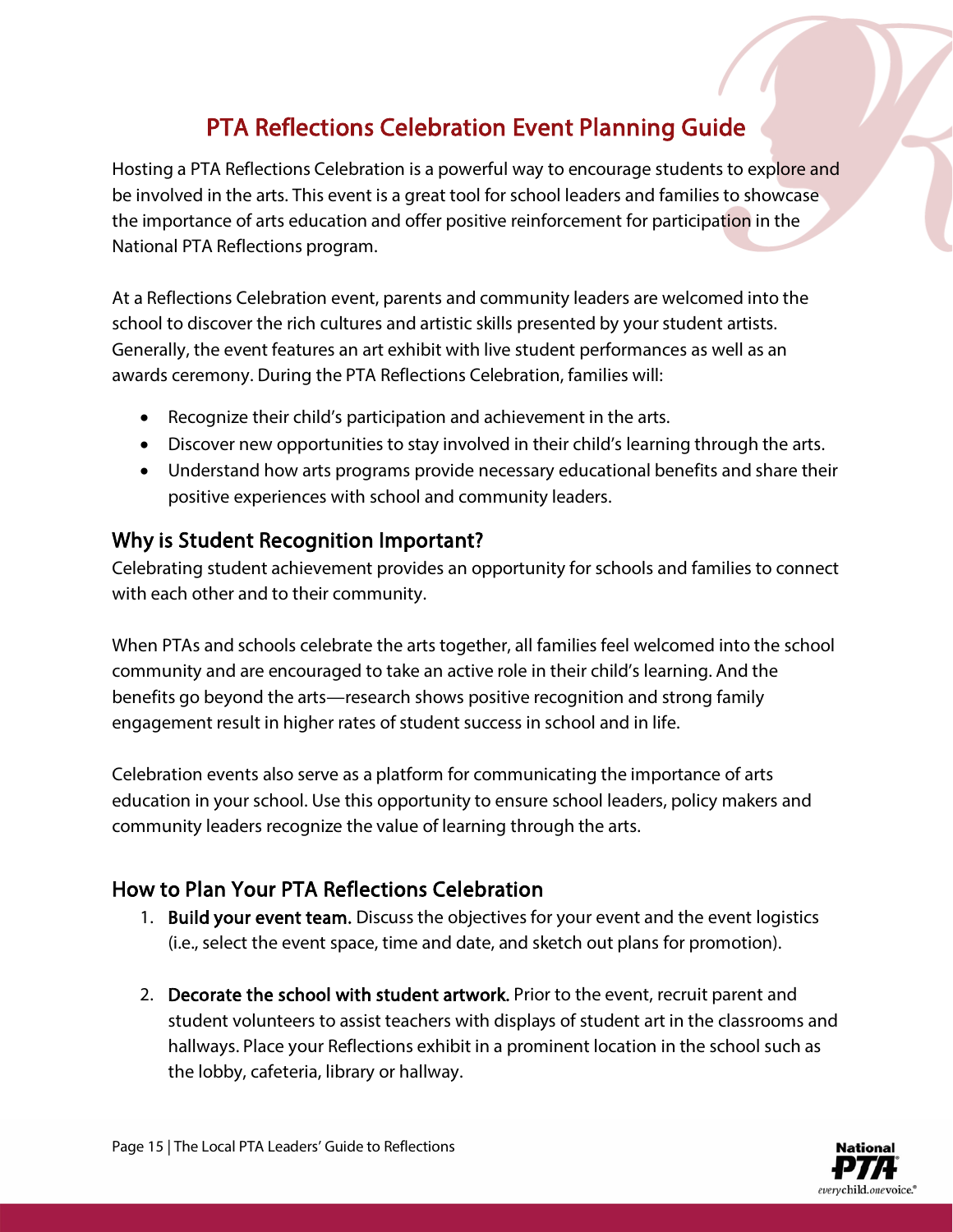- 3. Plan your awards ceremony. Secure a location in the school that is large enough for all attendees, as well as performances (e.g., gym, auditorium, multi-purpose room, library or cafeteria). Then identify student artists to exhibit their art or perform during the awards ceremony.
	- a. Consider including welcoming or closing remarks from your PTA President, PTA Reflections Chair and/or school principal. You could also invite special guests to deliver remarks.
	- b. Create a program listing the names of student performers and featured presenters. Also include names of students whose artwork is exhibited.
- 4. Gather event supplies for your awards ceremony and art exhibit. Consider certificates, medallions and prizes to present during your awards ceremony. Visit [ShopPTA.com](https://www.shoppta.com/) and click on "Reflections" to see options.
	- a. Other supplies may include: Small gifts to recognize guest speakers, tablecloths, signage for reserved seats, decorations, audio visual needs and/or a microphone.
	- b. Art exhibit materials may include: name cards, a welcome sign and refreshments.
- 5. Promote your event. Ensure that your school community knows that all families are welcome to celebrate the arts together! Use all of your PTA and school communications tools.
	- a. Send personalized invitations to school leaders, community arts advocates and policymakers.
	- b. Feature your award-winning entries in these communications.
	- c. Invite local media to attend and generate visibility for your school and PTA.
- 6. Host your PTA Reflections Celebration. Revise the schedule below to best fit the needs of your school community. Below, you will find an example for a two-hour event with 30 minutes of celebration in the beginning as families congregate, 60 minutes of awards ceremony featuring student performances and guest speakers, and 30 minutes of celebration at the end.
- 7. Say Thank You: After your celebration concludes, thank those who helped make it a success. Be sure to include all of the following groups in your recognition plan: student leaders, volunteers, school personnel and community partners.